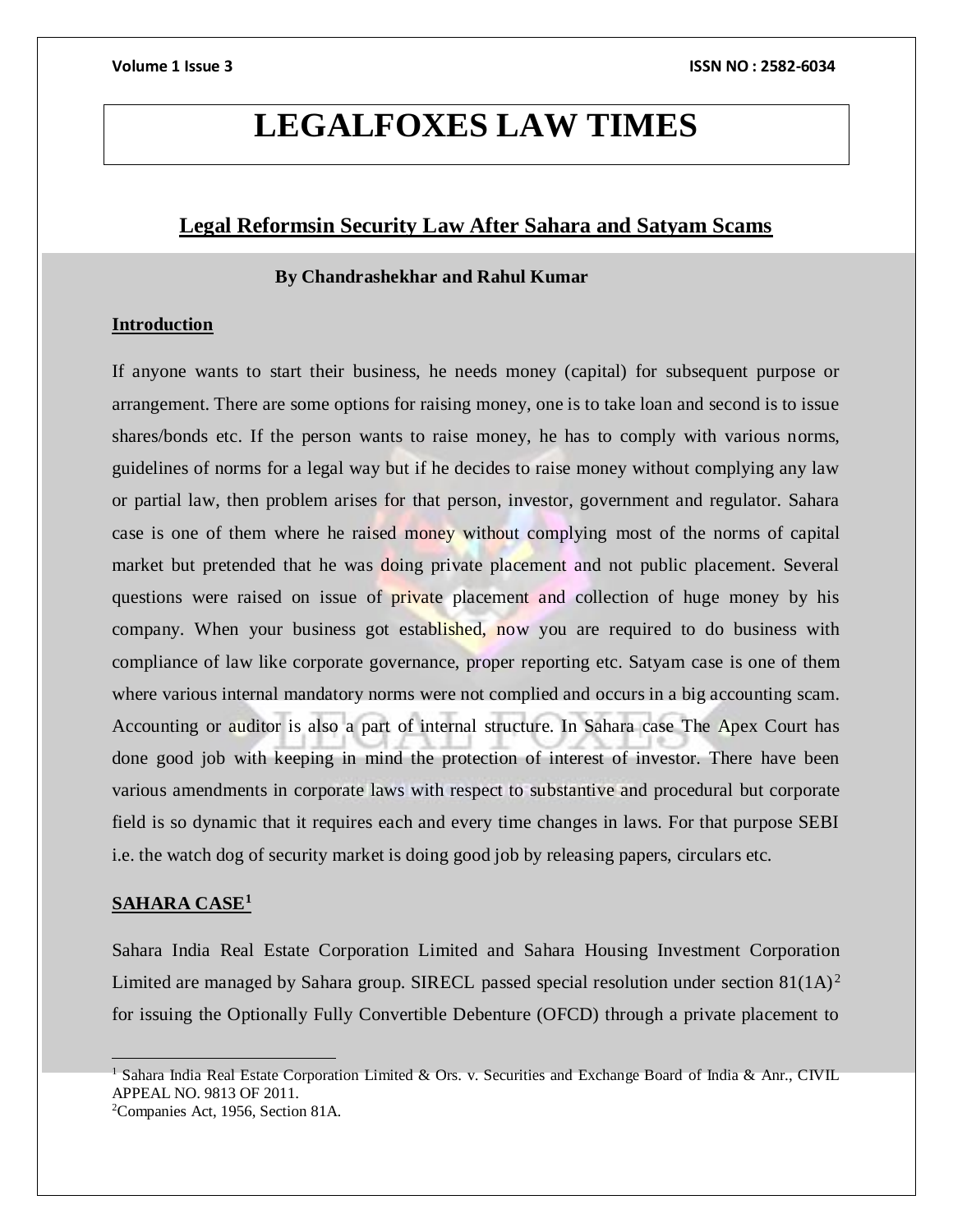its friends, associates etc. but not made advertisement to public, for the same purpose Red Herring Prospectus filed with Registrar of Company (RoC) in 2008. SIRCEL collected almost 19 Thousand Cr. Rs from 2 Cr. investors from 2008 to 2011. In 2009 SHICL also issued OFCD through private placement with RHP registered with RoC. In prospectus it mentioned that both companies did not intent to get register its securities on any stock exchange. Very late in 2010, SEBI got to know about the scam when Sahara Prime City Limited submitted its RHP for public issue and through complaints.

### **Summon and Show Cause Notice:**

SEBI issued summonsunder  $11C<sup>3</sup>$  and thereafter the show cause notice that the issuance of OFCD was a public issue and, therefore, securities were liable to be listed on a recognized stock exchange. From the preliminary analysis it is found that these provisions of Companies Acthad been violated i.e. Sections 56<sup>4</sup>has not been complied with any disclosure guideline under DIP or ICDR, Sec 56(3)<sup>5</sup> as it did not comply with furnishing details in Form No.  $2A^{67}$ , Sec 67(3)<sup>8</sup> Proviso and Sec  $73^9$  by not listing securities on stock exchange, Sec  $62^{10}$ &Sec  $63^{11}$  as RHP provided along with the letter of SIRCEL contained untrue statements, sections  $117A^{12}$ ,  $117B^{13}$ and  $117C^{14}$  and as it did not comply with various clauses of DIP Guidelines and Reg.  $4(2)^{15}$ ,  $5(1)^{16}$ ,  $6^{17}$ ,  $7^{18}$ ,  $16(1)^{19}$ ,  $20(1)^{20}$ ,  $25^{21}$ ,  $26^{22}$ ,  $36^{23}$ ,  $37^{24}$ ,  $46^{25}$  and  $57^{26}$ .

<sup>3</sup>Securities and Exchange Board of India Act, 1992, Section 11C.

<sup>4</sup>Companies Act, 1956, Section 56. <sup>\*</sup>Companies Act, 1956, Section 56. **EXECUTE MILLS REGIST** SUCCESS<sup>\*</sup>Companies Act, 1956, Section 56(3).

 $\overline{a}$ 

<sup>9</sup>Companies Act, 1956, Section 73.

<sup>12</sup>Companies Act, 1956, Section 117A.

<sup>13</sup> Companies Act, 1956, Section 117B.

<sup>14</sup>Companies Act, 1956, Section 117C.

<sup>15</sup> Securities and Exchange Board of India( issue of capital disclosure Requirement), Regulation, 2009, Regulation4(2).

<sup>16</sup> Securities and Exchange Board of India( issue of capital disclosure Requirement), Regulation, 2009, Regulation 5(1)

<sup>17</sup> Securities and Exchange Board of India( issue of capital disclosure Requirement), Regulation, 2009, Regulation 6 <sup>18</sup> Securities and Exchange Board of India( issue of capital disclosure Requirement), Regulation, 2009, Regulation 7 <sup>19</sup>Securities and Exchange Board of India( issue of capital disclosure Requirement), Regulation, 2009, Regulation 16(1)

<sup>6</sup> Rule 4CC of the Companies (Central Government's) General Rules and Forms, 1956.

<sup>7</sup> DIP Guidelines and ICDR 2009.

 ${}^8$ Companies Act, 1956, Section 67(3).

<sup>10</sup>Companies Act, 1956, Section 62.

<sup>&</sup>lt;sup>11</sup>Companies Act, 1956, Section 63.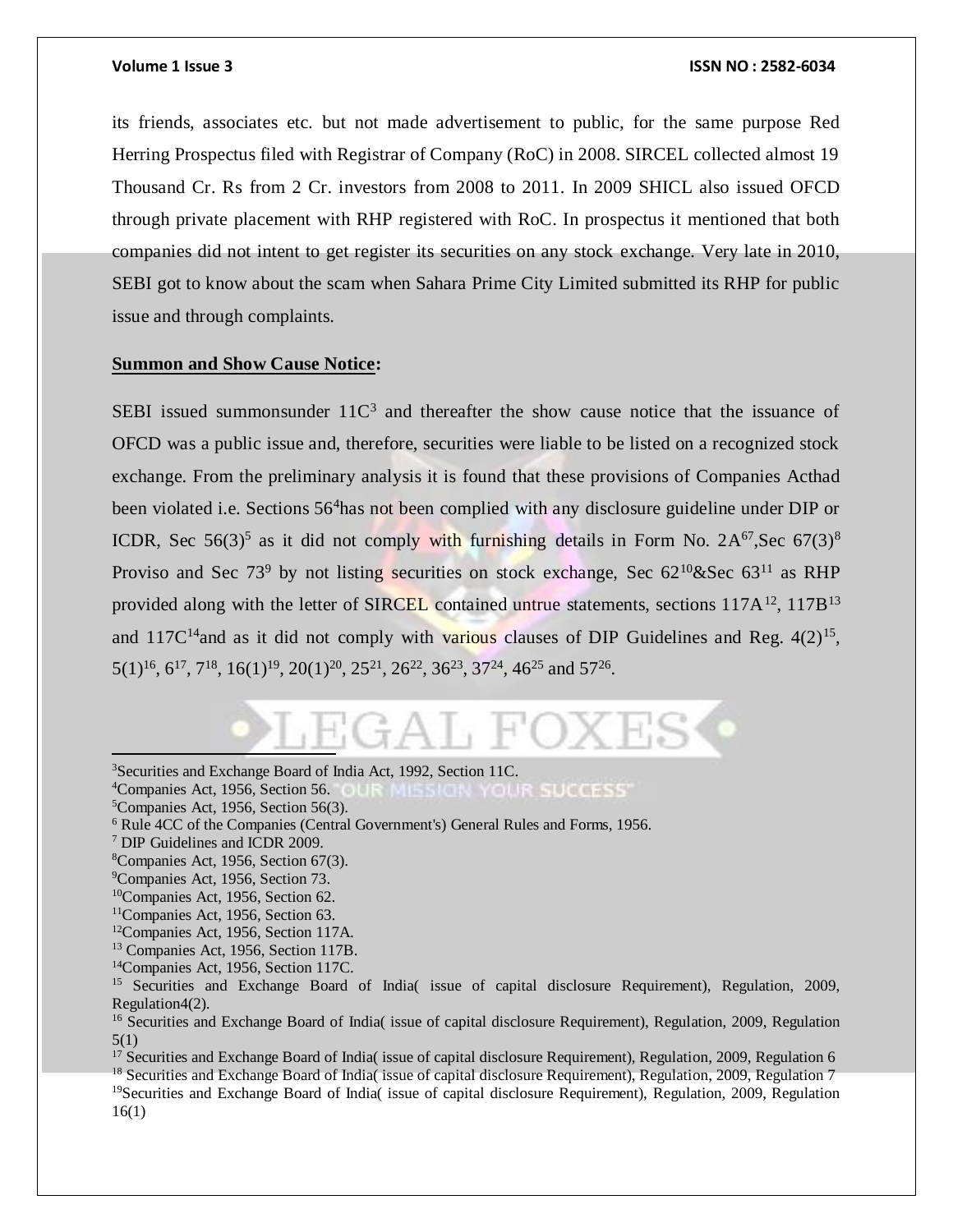### **Reply of Sahara:**

Detailed reply was sent by SIRCEL that it had complied with section  $60B^{27}$  regarding procedure,  $81(1A)^{28}$  for special resolution and also filed RHP under 60B<sup>29</sup> with RoC and clarified that since it did not intended to get its securities listed on any stock exchange so it would not be governed under section 55A(a)<sup>30</sup> or (b)<sup>31</sup> rather 55A(c)<sup>32</sup>will apply. It also stated that Reg.  $3^{33}$ ,  $6^{34}$  of ICDR will not be applicable as it was not a public offer as defined under  $2(zc)^{35}$ ,  $(p)^{36}$ ,  $(n)^{37}$  and also SCRA, 1956 because it would apply to non-convertible debt securities, whereas the OFCDs issued by SIRECL were convertible securities. OFCDs issued were in the nature of "hybrid" so SEBI did not have jurisdiction to administer those securities since Hybrid securities.

### **Order of SEBI:**

SEBI examined the nature of OFCD issued by Sahara and came to the conclusion that it is security even it issued in nature of hybrid security. Thus it is having jurisdiction over this matter.

Sahara was bound to comply with listing requirement by virtue of the proviso to Section  $67(3)^{38}$ as it was issued as public offer. It ordered to refund the money with interest.

### **Appeal/order of Tribunal:**

<sup>25</sup> Securities and Exchange Board of India( issue of capital disclosure Requirement), Regulation, 2009, Regulation46 <sup>26</sup> Securities and Exchange Board of India( issue of capital disclosure Requirement), Regulation, 2009, Regulation57

<sup>&</sup>lt;sup>20</sup> Securities and Exchange Board of India( issue of capital disclosure Requirement), Regulation, 2009, Regulation 20(1)

<sup>&</sup>lt;sup>21</sup> Securities and Exchange Board of India( issue of capital disclosure Requirement), Regulation, 2009, Regulation25

<sup>&</sup>lt;sup>22</sup> Securities and Exchange Board of India( issue of capital disclosure Requirement), Regulation, 2009, Regulation26

<sup>&</sup>lt;sup>23</sup> Securities and Exchange Board of India( issue of capital disclosure Requirement), Regulation, 2009, Regulation36

 $24$  Securities and Exchange Board of India( issue of capital disclosure Requirement), Regulation, 2009, Regulation 37

<sup>27</sup>Companies Act, 1956, Section 60B.

<sup>28</sup>*S*upra at 2.

<sup>29</sup>Companies Act, 1956, Section 60B.

<sup>30</sup>Companies Act, 1956, Section 55A(a).

<sup>31</sup>Companies Act, 1956, Section 55A(b).

 $32$ Companies Act, 1956, Section 55A(c)

<sup>&</sup>lt;sup>33</sup> Securities and Exchange Board of India( issue of capital disclosure Requirement), Regulation, 2009, Regulation 3.  $34$  Supra at 6.

<sup>35</sup> Securities and Exchange Board of India( issue of capital disclosure Requirement), Regulation, 2009, Regulation  $2(zc)$ .

<sup>36</sup> Securities and Exchange Board of India( issue of capital disclosure Requirement), Regulation, 2009, Regulation  $2(p)$ .

 $37$  Securities and Exchange Board of India( issue of capital disclosure Requirement), Regulation, 2009, Regulation 2(n).

<sup>38</sup>*S*upra at 8.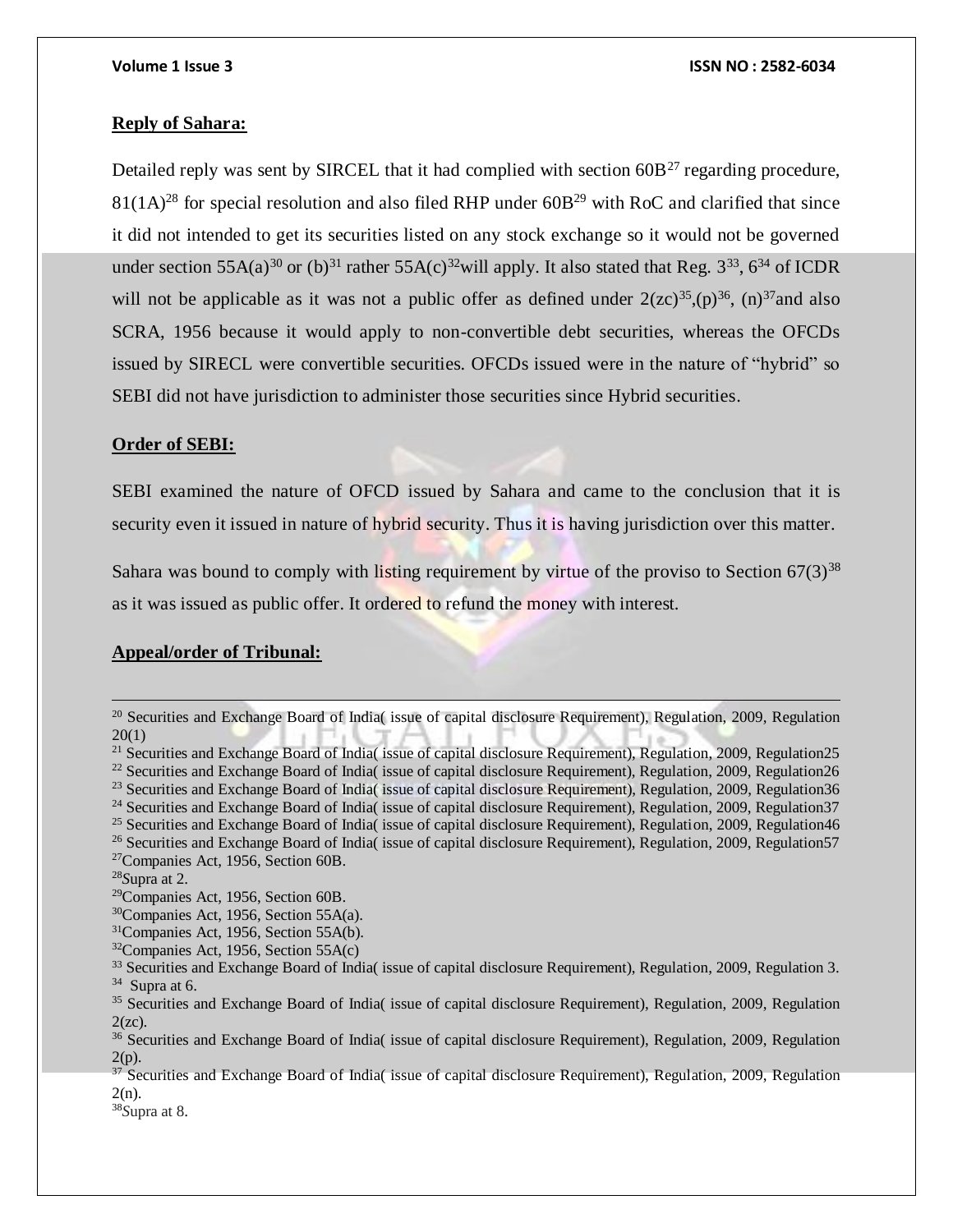The Tribunal took the view that OFCDs issued were securities within the meaning of Clause (h) of Section  $2^{39}$ . SAT also confirmed that it was public offer as IM was issued through 10 lakh agents and more than 2900 branch offices to more than 30 million persons. It was public issue so RoC was required to forward the RHP to SEBI thus has done infringement.<sup>40</sup>

Tribunal also examined the scope and ambit of Sections  $55A<sup>41</sup>$  and Sections  $11<sup>42</sup>$ ,  $11A<sup>43</sup>$  and 11B<sup>44</sup> and concluded that SEBI has jurisdiction over this issue.Tribunal extended its discussion to Section  $28(1)(b)^{45}$  and held that 'the exclusion in the said Act is not available to OFCD that issued by the appellants'. Finally it also directed to return the money.

### **Supreme Court:**

Appeal from an order of SAT was made to SC, which did good job in interpretation of various terms, provisions, and having harmonious interpretation with respect to keep the interest of investors in mind.

The most important discussion was with respect to nature of OFCD because it will also determine the jurisdiction of SEBI.

Sahara contented that 'OFCD is hybrid and section  $67<sup>46</sup>$  is only restricted to the share, debenture but not cover hybrid, thus it will not be applicable'. Amendment made in definition of 'security' in Companies Act i.e. it also include hybrid but that was not simultaneously made in SCRA, hence in SEBI, SEBI is not having jurisdiction over issue of OFCD.

SC discussed that OFCDs issued by SAHARA were unsecured debentures by name and nature refer as under definition of hybrid. Thus interpreted that 'hybrid securities' generally means securities, which have some of the attributes of both i.e. debt security and equity security. The definition of security under section 2(h) of SCRA was discussed in case Sudhir Shantilal Mehta

 $\overline{a}$ 

<sup>39</sup> Securities Co0ntract (Regulation)Act, 1956, Section 2(h).

<sup>&</sup>lt;sup>40</sup> Circular dated 1.3.1991 issued by the Department of Company Affairs, Government of India.

<sup>41</sup> Companies Act, 1956, Section 55A.

<sup>42</sup> Securities and Exchange Board of India Act, 1992, Section 11.

<sup>43</sup> Securities and Exchange Board of India Act, 1992, Section 11 A.

<sup>44</sup> Securities and Exchange Board of India Act, 1992, Section 11 B.

<sup>45</sup> Securities Contract (Regulation)Act, 1956, Section 28(1)(b).

<sup>46</sup>*S*upra at 46.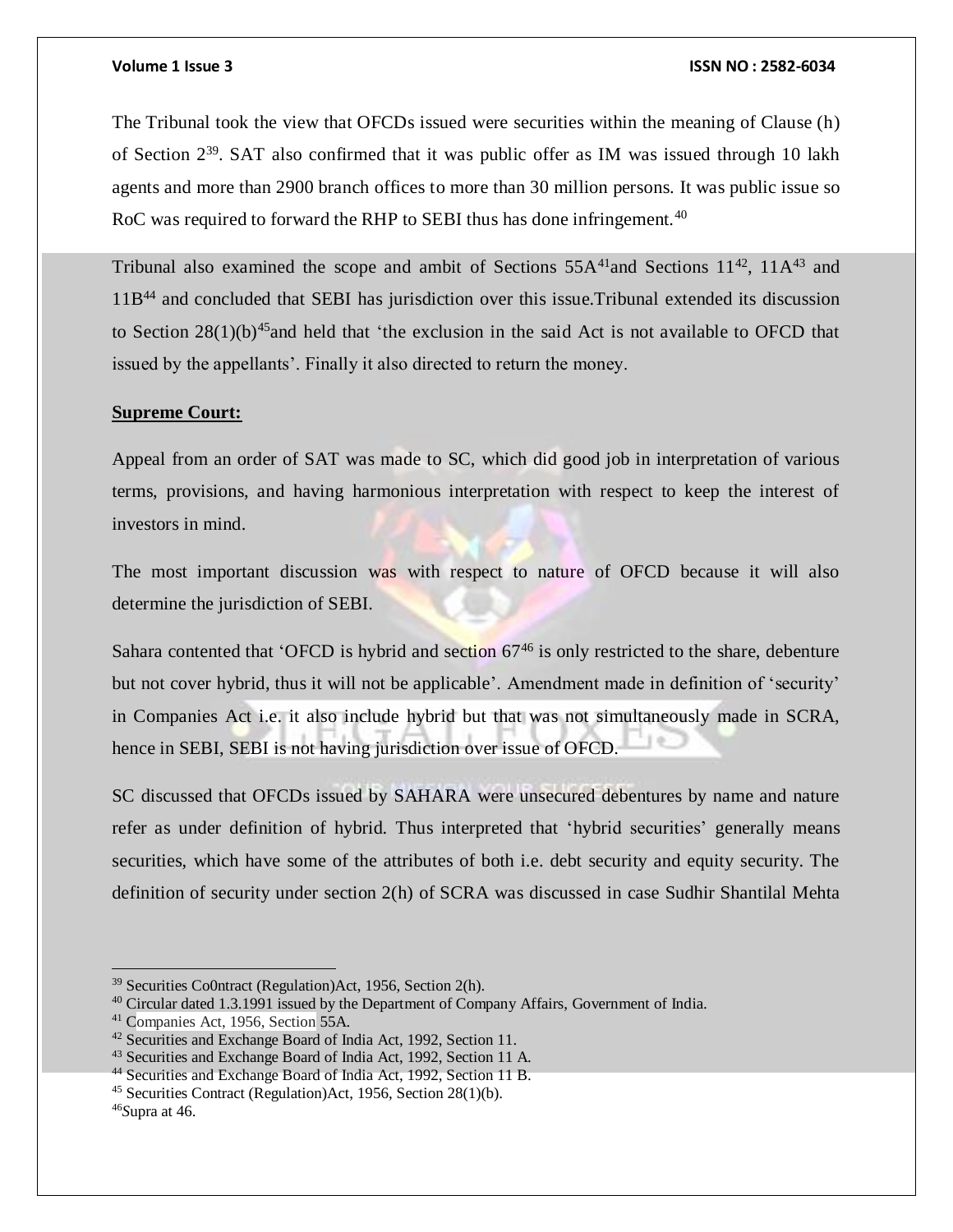v. Central Bureau of Investigation<sup>47</sup> and concluded that 'definition is inclusive and not limited to that mentioned one as it is having term "other marketable securities of a like nature"*'.* Other than these discussions it also emphasized that "OFCD issued having the characteristics of debenture & share both as it is debenture at present but may be share if converted and also SAHARA has treated OFCD as debenture in IM, RHP, through this interpretation it can be said that OFCD wouldfall under  $2(h)^{48}$ ." Very impactful interpretation was made by SC that the term "Securities" defined in the Companies Act has the same meaning as defined in the SCRA and since the term 'Security' also covers hybrid, SEBI will be having jurisdiction and also section 55A<sup>49</sup> has the term 'security' that will be taken in amended version.

SC interpreted **the power of SEBI** with respect to the matter other than mentioned under section 55A i.e. issue, transfer of securities and non-payment of dividend, like power with respect to prospectus etc. SC drew a connection between the section 60B(9) and explanation of section 55A and concluded that "explanation appended to section 55A does not mean/ interpreted in a manner that if offer has been made to more than 50 persons then in that case SEBI will be having no power in relation to prospectus and issue of securities with respect to unlisted public company."

SC further discussed the aspect of **'intention'** as to what it should regulate. Sahara saying that it was not its intention to get securities listed on any stock exchange, thus it should not be governed by laws/regulations with respect to that. The maxim **'acta exterior indicant interiora secreta'** that means external action reveals inner secrets<sup>50</sup> as the issue by SHARA was public offer so it was on their part to mandatorily register securities on stock exchange.

Subsequentlywith respect to **applicability of Unlisted Public Companies (Preferential Allotment) Rules, 2003 and the Unlisted Public Companies (Preferential Allotment) Amendment Rules 2011**, SC emphasized that 'rules are under the Act soit should be read subject to the proviso to Section  $67(3)^{51}$  and  $73(1)$  and other related provisions. Further, if a co. is going for issue as per section  $81^{52}$ or  $81(1A)^{53}$  all these allotments are subject to proviso of

<sup>47</sup> Sudhir Shantilal Mehta v. Central Bureau of Investigation (2009) 8 SCC 1.

<sup>48</sup> Securities Contract (Regulation)Act, 1956, Section 2(h).

<sup>49</sup> Companies Act, 1956, Section 55A.

<sup>50</sup> Ref. Bennion on Statutory Interpretation, 5th Edn., p. 1104

<sup>51</sup>*S*upra at 8.

<sup>52</sup>Companies Act, 1956, Section 81.

<sup>53</sup>*S*upra at 2.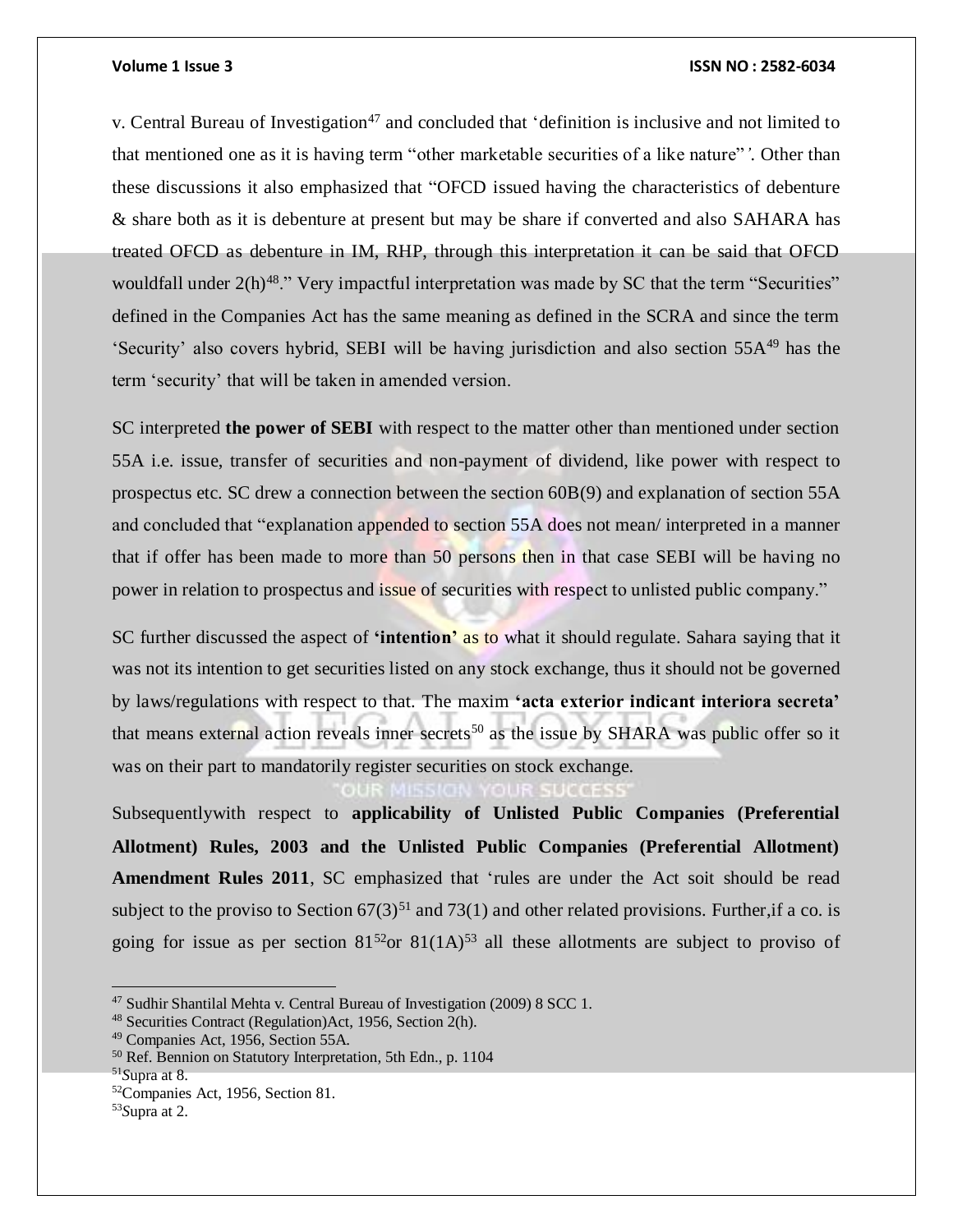section  $67(3)^{54}$  as it is neutral provision'. Apex court clarified that even before the application of 2011 rule 'it was implicit that if co. is going for public issue, it has to follow provision of  $67^{55}$ & 73<sup>56</sup>. 2011 rule has only made explicit'.

Regarding contention of Sahara that DIP guidelines are departmental and having no force of law, thus it should not be applied on OFCD, SC concluded that "it is made under sec 11 so having force of law. With respect to non-applicability of ICDR as that time DIP was in enforcement, SC attracted their attention on Regulation  $111^{57}$  i.e. saving clause according to which any action taken for act/omission under DIP will be continued under ICDR."

The argument from Sahara was that OFCD is convertible thus fall under Section  $28(1)(b)^{58}$ . Therefore, the inapplicability of SCRA. SC interpreted that this provision is not applicable to the convertible bonds, but to the entitlement of a person to whom such share, warrant or convertible bond has been issued. Section  $28(1)(b)^{59}$ , therefore, clearly indicates that it is only the convertible bonds and share/warrant of the type referred to therein that are excluded from the applicability of the SCRA and not debentures.

### **Court finally ordered to refund almost Rs. 17 Thousand crore with interest.**

### **Satyam Computers Scam**

Satyam Computers Service Limited was India's 4<sup>th</sup> rank IT industry. It was having good reputation at global level. Mr. Raju achieved various awards but within 5 month after achieving Global Peacock Award for global excellence in corporate accountability, the scam got revealed. In the period of 2003-08 its total sale computed was around \$467 million, share price got raised about 300% etc. but the numbers does not show the true picture. In 2008 Mr. Raju sent a letter to Board of Director in which he confessed about the whole scam, accounting fraud, failure of corporate governance and the reason behind such fraud. The reason was to acquire the Maytas Infrastructure Limited and Maytas Properties that was mostly owned by his family member, in

 <sup>54</sup>*I*bid.

<sup>55</sup>*S*upra at 46.

<sup>56</sup>*S*upra at 9.

<sup>&</sup>lt;sup>57</sup> Securities and Exchange Board of India( issue of capital disclosure Requirement), Regulation, 2009, Regulation 111.

<sup>58</sup> Securities Contract Regulation Act, 1956, Section 28(1)(b).

<sup>59</sup>*I*bid.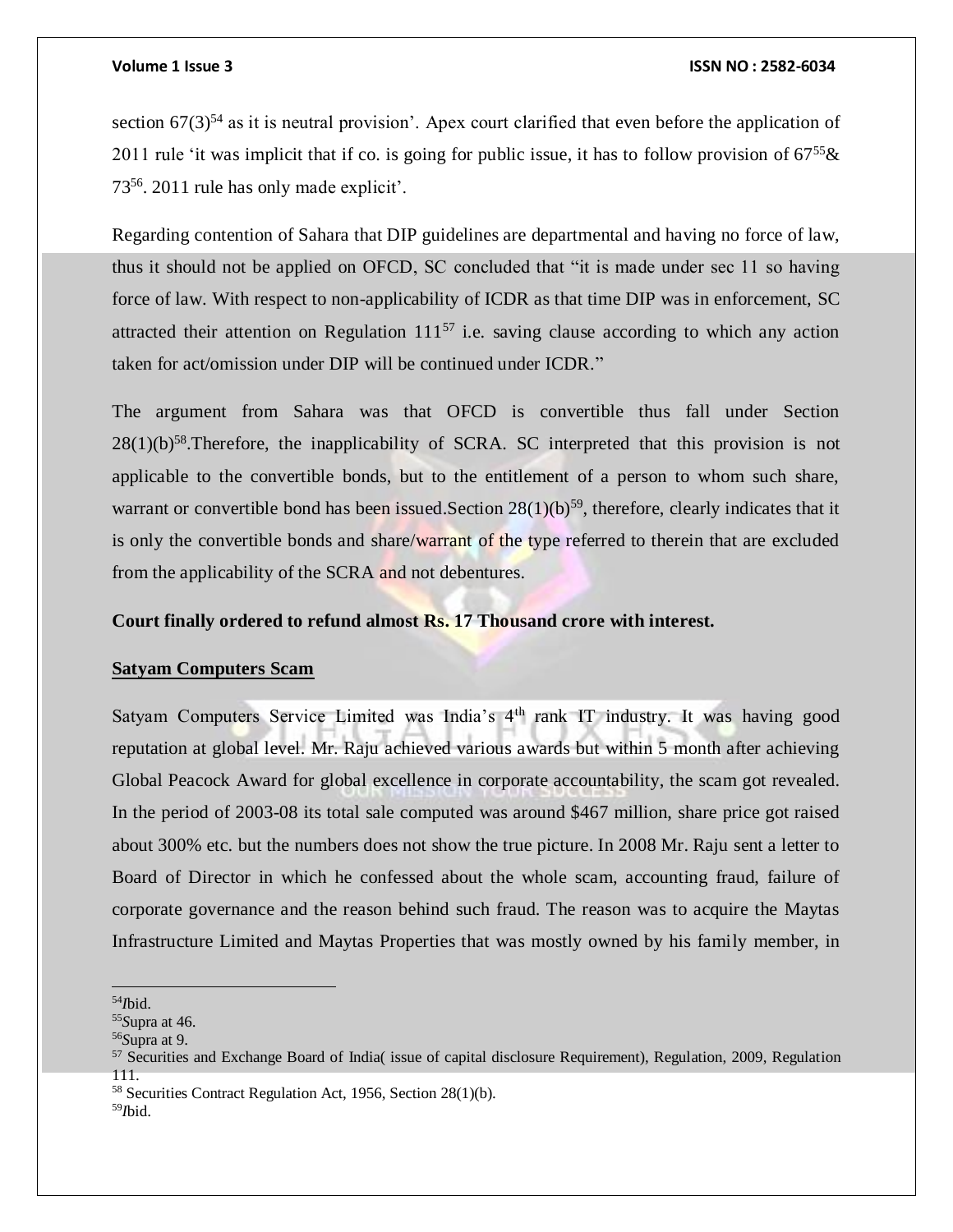which he was having shareholding of 35% and 37% respectively. Thus he wanted to replace the fake assets with real one. But this plan did not get succeeded as it was without the consent of the stakeholder and at the same time the suit was filed in US by stakeholders.

| Items Rs. in crore                | Actual | Reported |
|-----------------------------------|--------|----------|
| <b>Cash and Bank Balances</b>     | 321    | 5361     |
| bank<br>Accrued<br>interest<br>on | N/A    | 376.5    |
| <b>Fixed Deposit</b>              |        |          |
| <b>Understated Liability</b>      | 1230   | N/A      |
| <b>Overstated Debtors</b>         | 2161   | 2651     |

(Falsification in balance sheet)

The other interesting fact is that promoter's shareholding got down from 25.6% to 2.18%.

There are various factors responsible for this fraud, focusing mostly on the corporate governance issue as at that clause 49 of Listing Agreement, 2005 was there. It was having certain key requirements of corporate governance that every co. has to follow. But all these factors got violated.

- **1. Failure of objective behind Independent Auditors:** SEBI said that there must be minimum number of independent director in co., they can ensure corporate credibility, governance and act like watchdog inside a com. But in case it did not perform any such function.<sup>60</sup>
- **2. Failure of concept of Audit Committee:**objective was to oversee the financial reporting and disclosure process and to ensure that the financial reporting is not fraudulent. But in Satyam case the auditing committee was prima facie negligent as it was not having any check & balance on reported sum.<sup>61</sup>
- **3. Failure of the duties of CEO/CFO:**They are entrusted with duty of confirming financial report and internal management. In Satyam case the Mr. Raju and Srinivas Vadlamani was himself implicit in fraud so how can it be expected that he would perform his best for corporate governance.

 $60$  Khurana Arpit, CORPORATE GOVERNANCE:  $-$  A CASE STUDY OF SATYAM COMPUTERS SERVICES LTD., Scholarly Research Journal For Human Science & English Language, ISSN: 2338:3083. 61*I*bid.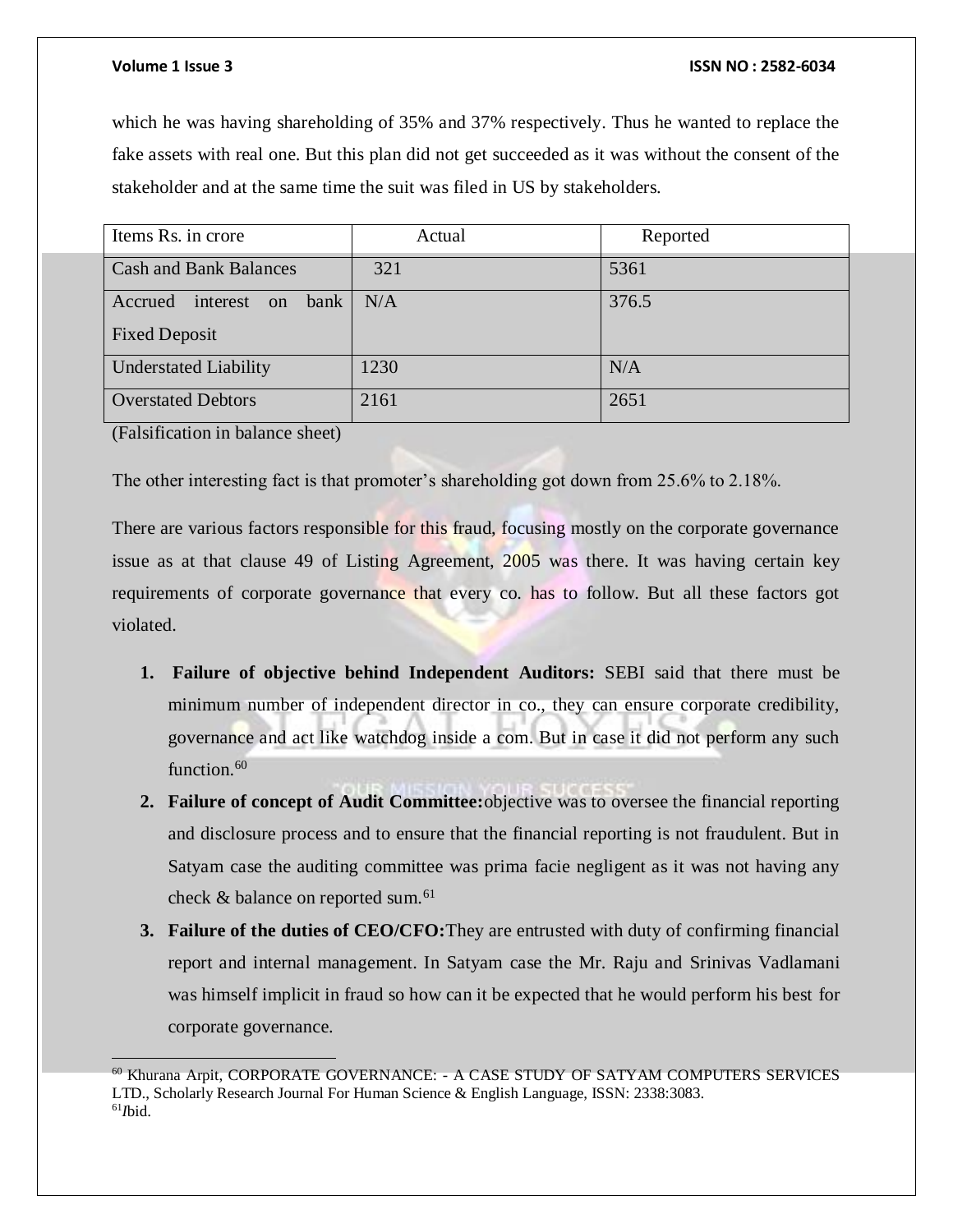**4.** After all the most important concept was that co. has to disclose the report that it has complied corporate governance but it was also presented fake.

### **Auditor's Role:**

World's best accounting firm i.e. Pricewaterhouse Coopers was the accounting firm in Satyam industry since 10 years. But it was not able to discover the discrepancies happening in balance sheet. It did not cross check with the bank regarding the deposit. It did not have attention on 'Non Interest Bearing Deposit' whereas it is reasonable step by any co. that excess amount whether it will deposit for interest or return it to investor. The large amount of such sum never created problem for it that it felt to check the balance sheet. It also signed and approved the financial statements. The reasonable skill applied by PwC can be understood very well that Investment bank DSP Merill Lynch found scam within 10 days that was appointed for founding the partner of co. SEBI based its jurisdiction by saying that it is the authority to protect the interest of investors which is one of the objectives of SEBI Act, 1992. By virtue of section 11, it interpreted 'any such other intermediary' and put auditor under that term that it is associated with market and can influence the decisions of investor. But SAT has quashed the order of banning of 2 year from auditing of any listing firm but allowed the disgorgement of the 13 crore. SAT also ordered that ICAI can take any action against its members.

### **Reformation in Laws: Impact of Sahara and Satyam Scam**

After both the scams, legislature made a lot of changes here I am focusing only relevant changes **OUR MISSION YOUR SUCCESS** with respect to paper:

- **1. Concept of Hybrid Securitie**s: Under Act, 1956, definition of securities as per section 2(45AA) included the hybrid, term hybrid was also defined as per section 2(19A). Now the companies Act, 2013 under its definition part for 'securities' has deleted the hybrid nature of security.
- **2. Definition of prospectus**: Section  $2(36)^{62}$  & $2(70)^{63}$  define 'prospectus'. The two major changes have been made as *firstly* shelf prospectus, red herring prospectus expressly

l

 $62$  Companies Act, 1956, Section 2(36).

<sup>63</sup> Companies Act, 2013, Section 2(70).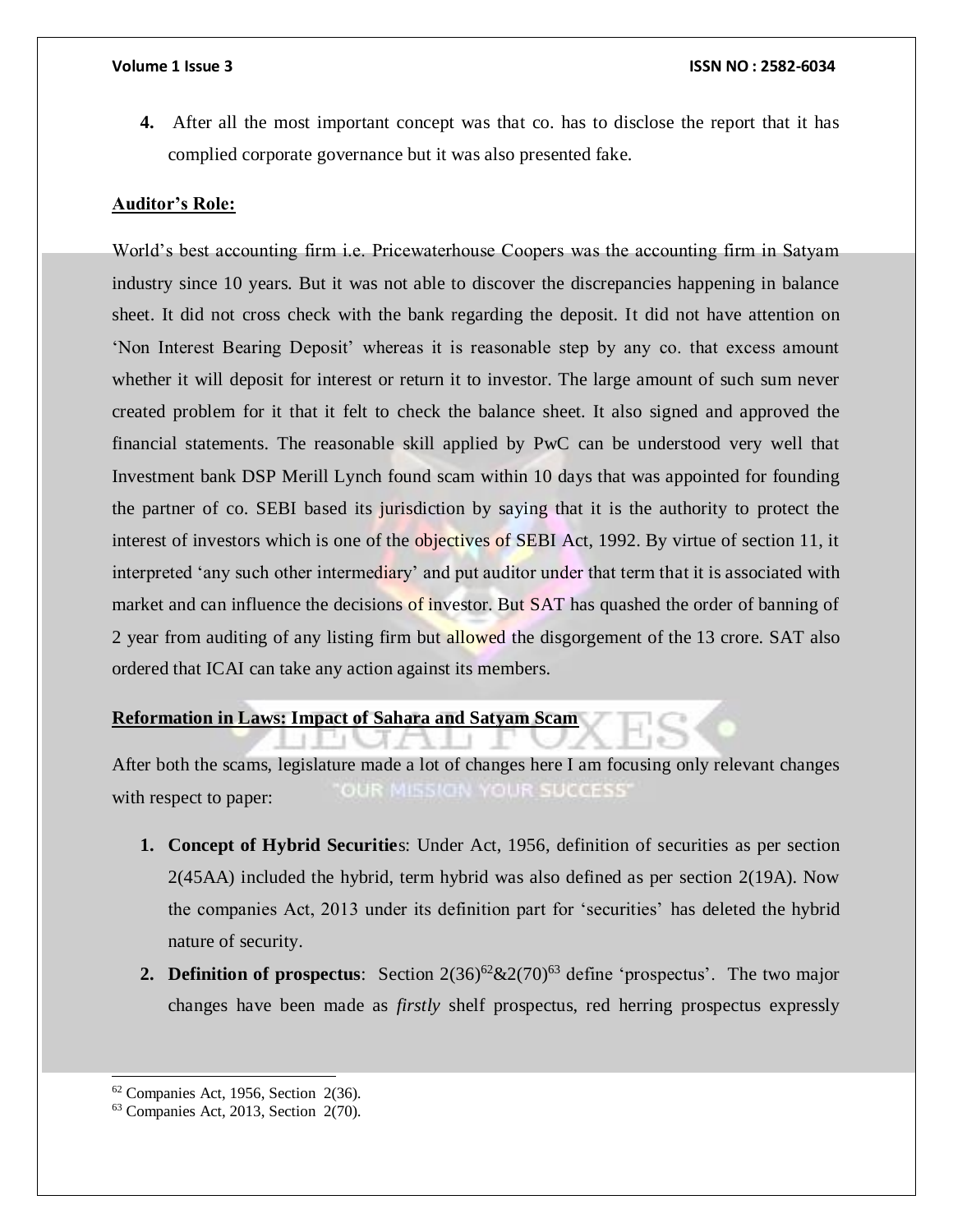included that were not in 1956 and *secondly* the prospectus is not restricted to share or debenture rather extended to any type of security.

- **3. Concept of Private placement:** The previous Act does not define the private placement whereas explanation II appended to section  $42^{64}$  of the 2013 Act defines it properly.
- **4. Number of person to whom it can be issued:** Prior 1956 Act has limitation of 49 persons for private placement but now as per Companies Rules it has been extended to 200.
- **5. Conditions of private placement:** The Act, 2013 contains some stringent condition which were not there in 1956 Act like as payment received from applicant shall be made in cheque or demand draft etc. but not in cash, there is also limitation of time period of one financial year i.e. only 200 persons in one financial year etc.
- **6. Power of SEBI under Companies Act:** section 55A<sup>65</sup>did not specifically connect the SEBI Act and companies Act with respect to the power of SEBI as no such express provision there but 2013 Act clause  $2$  of section  $24^{66}$  expressly mentioned that SEBI can take action for contravention of any requirement of section 24.
- **7. Information memorandum:** Section 60B of Act, 1956 mentioned about the IM that a co. may issue this before filing of prospectus to know the demand, price etc. but in 2013 Act the concept of IM has been restricted to shelf prospects only.
- **8. Matters in Prospects:** Section 56<sup>67</sup> states that matters stated in prospectus will be that is defined in part I & II of schedule II of Companies Act whereas the 2013 Act laid down the subjective aspect that to state whatever SEBI specifies in consultation with CG. Fine in case of non-compliance with the requirements stated for prospectus under 1956 Act was limited to 50,000 whereas it has been extended from 50,000 to 3 Lakh with criminal punishment.
- **9. Scope of dematerialization:** Earlier it was limited to listed public company with public offer of more than 10 crore as per section  $68B^{68}$  but now the condition has been changed and it is applied on every company immaterial the worthy of public offer as per sec. 29<sup>69</sup>.

<sup>64</sup> Companies Act, 2013, Section 42.

<sup>65</sup> Companies Act, 1956, Section 55A.

<sup>66</sup> Companies Act, 2013, Section 24(2).

<sup>67</sup>*S*upra at 4.

<sup>68</sup> Companies Act, 1956, Section 68B.

<sup>69</sup> Companies Act, 2013, Section 29.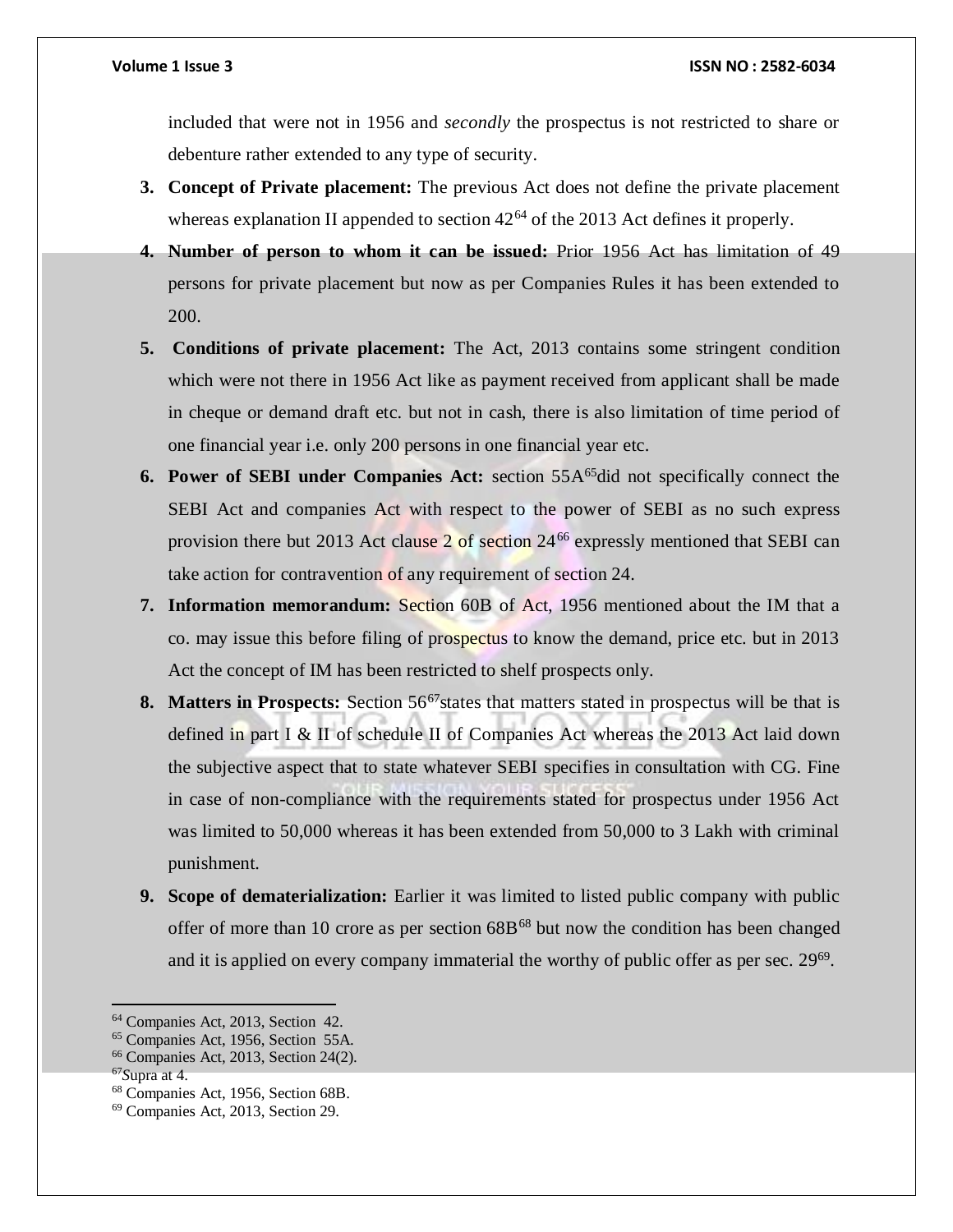- **10.** Power of arrest is given to SEBI for recovery of amount under section 28A of SEBI ACT.
- **11.** Statutory status granted to Serious Fraud Investigation Organization (SFIO) in 2013 under section 211<sup>70</sup>. It has been entrusted with investigation in affairs of companies in various circumstances among which public interest is also there.
- **12. Stringent Corporate Governance:** Various amendments have been made for proper corporate governance in Companies Act like related party transactions, CSR, disclosure and reporting, class action suit, number of independent director increases.SEBI in 2015 enacted the SEBI (LODR) 2015 that is applicable to all listed companies and having strong corporate governance norms.<sup>71</sup>
- 13. The Act, 2013 provides corporate fraud as a criminal offence under section 447<sup>72</sup>.
- **14.** The amendment has also increased responsibility of auditors for reporting functions to government under section  $143$  clause $12^{73}$  that will simultaneously apply to cost accountant, company secretary, and branch auditor.<sup>74</sup> The auditors are also obligated now to report instances of fraud noticed by them during the performance of their duties by virtue of ICAI Guidance Note, 2016.
- **15. Vigil Mechanism:** Section 177<sup>75</sup>has provided that every listed company and such class or classes of companies, as may be prescribed to establish a vigil mechanism for the directors and employees to report genuine concerns in such manner as may be prescribed. This provision was not in 1956 Act.<sup>76</sup>
- **16.** Clause 49 of listing agreement has been amended and made more stringent provision of ID, RPT, improved disclosure norms and mandatory E-voting for listed co. as compare to 2013 Act.

<sup>70</sup> Companies Act, 2013, Section 211.

<sup>71</sup>Pushkar Susmit, Naushad Susanah, What changed in the legal landscape post Satyam scam, 8 Oct, 2019 (12:05AM), https://www.moneycontrol.com/news/business/companies/what-changed-in-the-legal-landscape-post-Satyam-scam-2480623.

<sup>72</sup> Companies Act, 2013, Section 447.

 $73$  Companies Act, 2013, Section 143(12)

<sup>74</sup>Goyal Divesh, Fraud Reporting Under Companies Act, 2013, 9 Oct, 2019 (11;23AM), https://www.google.com/amp/s/taxguru.in/company-law/fraud-reporting-companies-act-2013.html/%3famp. <sup>75</sup> Companies Act, 2013, Section 177.

<sup>76</sup>Pushkar Susmit, Naushad Susanah, What changed in the legal landscape post Satyam scam, 8 Oct, 2019 (12:05AM), https://www.moneycontrol.com/news/business/companies/what-changed-in-the-legal-landscape-post-Satyam-scam-2480623.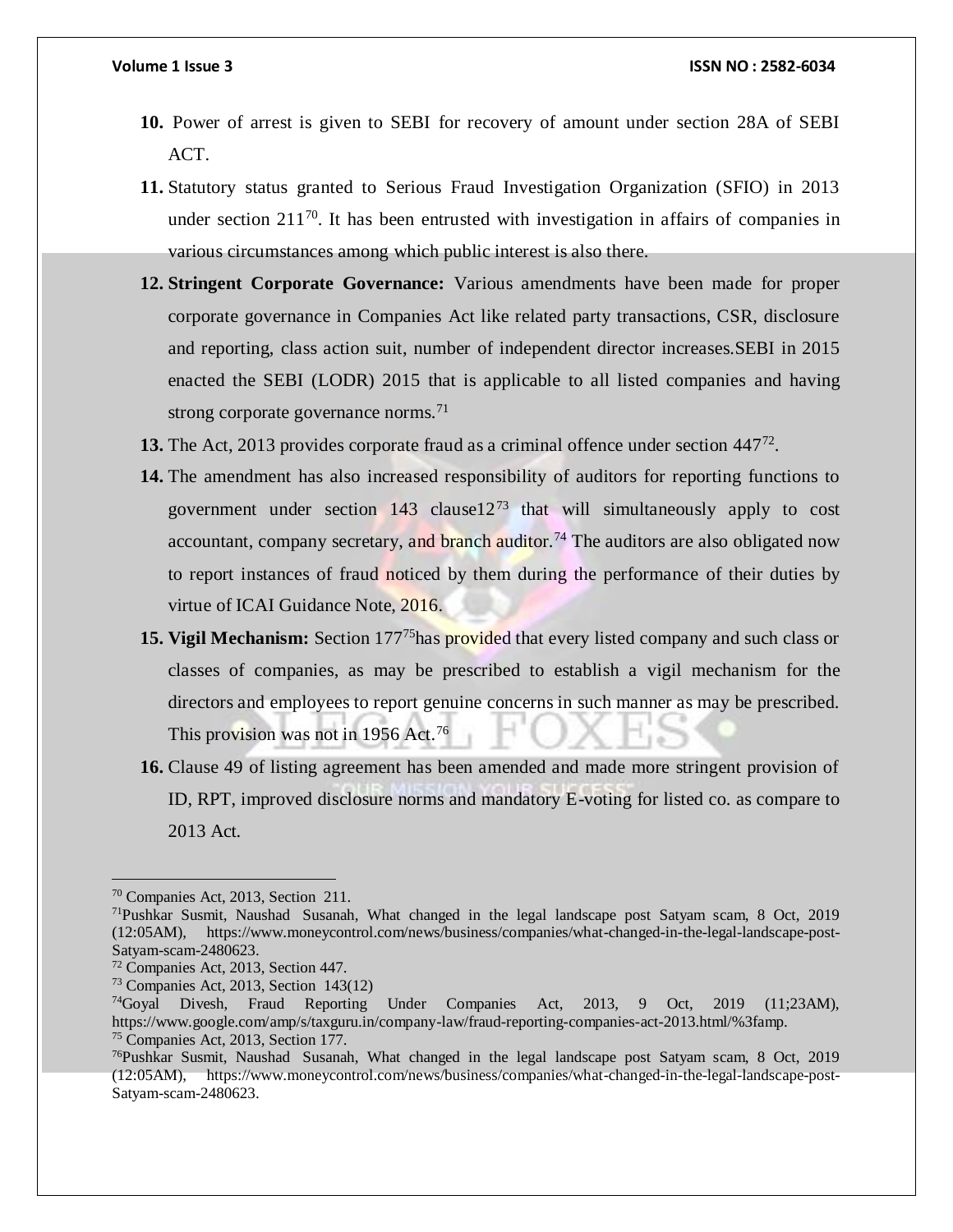### **Conclusion &Suggestionsto fill the Gaps**

After Sahara & Satyam case, many changes have been brought in corporate laws but there are still some more changes needed to be made to make more strengthen this aspect. The reason being the India as developing country needed a lot of economic growth that is possible only after if investor protection norms will be there and a very less possibility of frauds such as above mentioned.

With respect to company, the suggestion will be that if any discrepancies are happening in account of co. or accounts are not balancing or something seems inaccurate then it is required to do proper and full investigation.High need of skilled professionals that can identify, expose weakness in these three important areas such as poor corporate governance, mistaken internal control and financial statements. <sup>77</sup>There is need of co-ordination between different financial sector regulators as if that had been present in that SAHRA scam then it was possible that it could be got known very early.

The Financial Stability and Development Council (FSDC) is not a sufficient framework to cop up such work as it focuses on macro-prudential matters. There is need of authority that can ensure better co-ordination.There is need to remove the bar on regulation of unlisted companies by SEBI to ensure more favorable framework for investors.

Do the implementation of the recommendations of FSLRC i.e. Financial Sector Legislative Reform Commission, some of them are:

### **R MISSION YOUR SUCCESS**

- They recommended that the definition of securities should be i. entity-neutral and ii. Do broad enough to incorporate new instruments that emerge as a product of financial innovation as financial market is dynamic one.<sup>78</sup>
- To do more strengthen the registration requirement and that should be more disclosure based regulation as compare to merit oriented. It suggested that registration requirement should be entity-neutral and not only restricted to companies.<sup>79</sup>

 $\overline{a}$ 

<sup>77</sup>Bhasin Lal Madan, Corporate Accounting Fraud: A Case Study of Satyam Computers Limited, Open Journal of Accounting.

<sup>&</sup>lt;sup>78</sup> Banerii Deboshree, Impact of FSLRC on Indian Market and Securities Regulations: Legal implications, National Law University, Jodhpur.

<sup>79</sup>*S*upra at 71.